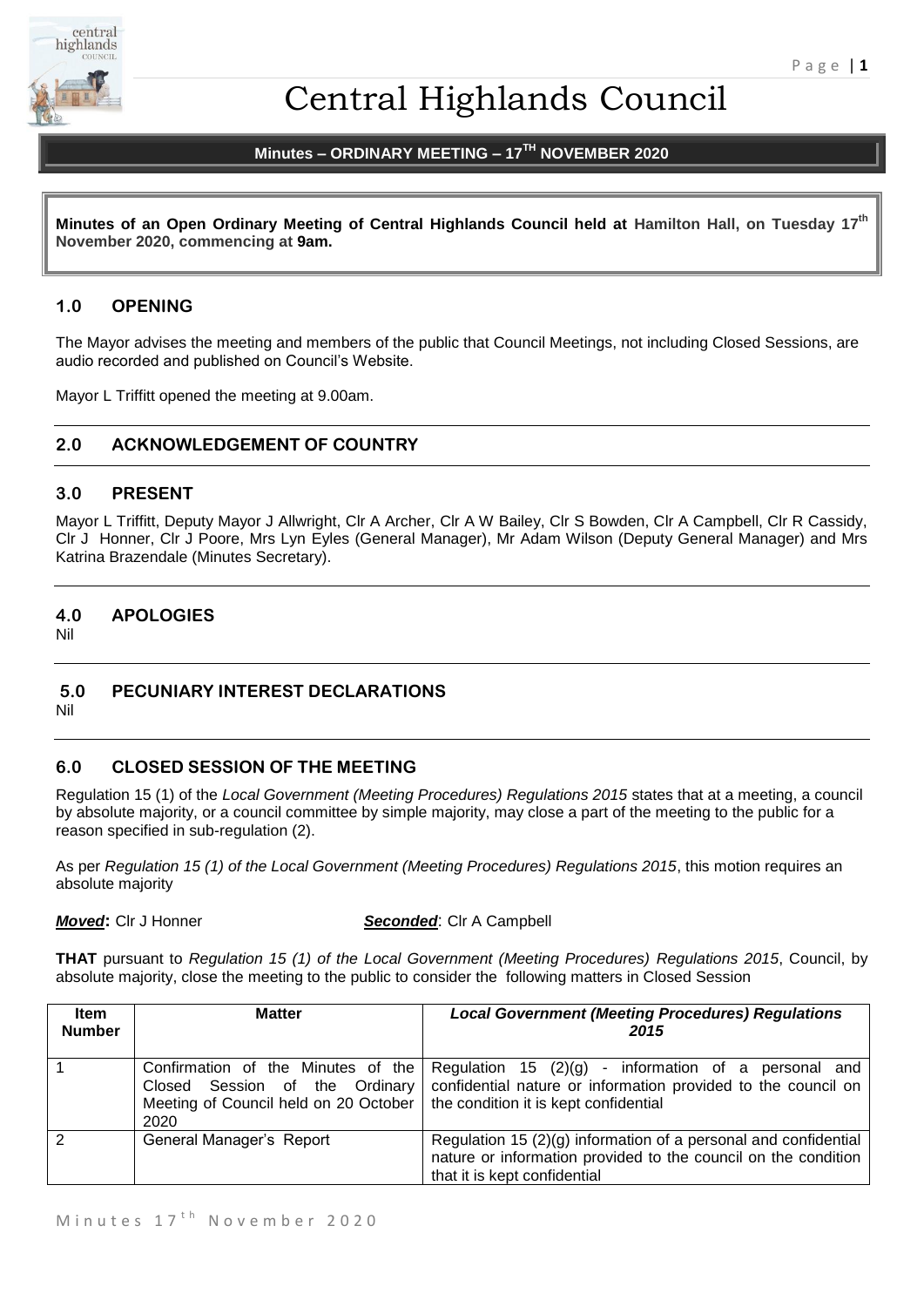| 3 | Tenders Stage 4 and Stage 5 Pelham<br>Road               | Regulation 15 (2)(d) contracts, and tenders, for the supply of<br>goods and services and their terms, conditions, approval and<br>renewal                                                                                                                                                                           |
|---|----------------------------------------------------------|---------------------------------------------------------------------------------------------------------------------------------------------------------------------------------------------------------------------------------------------------------------------------------------------------------------------|
|   | Consideration of Matters for Disclosure<br>to the Public | Regulation 15 (8) - While in a closed meeting, the Council, or<br>Council Committee, is to consider whether any discussions,<br>decisions, reports or documents relating to that closed<br>meeting are to be kept confidential or released to the public,<br>taking into account privacy and confidentiality issues |

# **6.1 MOTION OUT OF CLOSED SESSION**

*Moved***:** Clr J Honner *Seconded*: Clr R Cassidy

**THAT** the Council:

- (1) Having met and dealt with its business formally move out of the closed session; and
- (2) Resolved to report that it has determined the following:

| <b>Item</b><br><b>Number</b> | <b>Matter</b>                                                                                                         | <b>Outcome</b>                                                                                                |  |
|------------------------------|-----------------------------------------------------------------------------------------------------------------------|---------------------------------------------------------------------------------------------------------------|--|
|                              | Confirmation of the Minutes of the<br>Closed Session of the Ordinary<br>Meeting of Council held on 20 October<br>2020 | Minutes of the Closed Session of the Ordinary Meeting<br>of Council held on 20 October 2020 were confirmed    |  |
| $\mathcal{P}$                | General Manager's Report                                                                                              | The report and correspondence provided<br>the<br>bv.<br>General Manager was received and noted                |  |
| 3                            | Tenders Stage 4 and Stage 5 Pelham<br>Road                                                                            | Council accepted the tenders from AWC Pty Ltd for<br>Stage 4 and Stage 5 Pelham Road Reconstruction &<br>Seal |  |
| $\overline{4}$               | <b>Consideration of Matters for Disclosure</b><br>to the Public                                                       | Matters were considered                                                                                       |  |

# **CARRIED**

#### *FOR the Motion:*

Mayor L Triffitt, Deputy Mayor J Allwright, Clr A Archer, Clr A W Bailey, Clr S Bowden, Clr A Campbell, Clr R Cassidy, Clr J Honner and Clr J Poore.

# **OPEN MEETING TO PUBLIC**

*James Johns, Tony Hart, Josie Kelman (Facilitator, The Derwent Catchment Project) and Graham Rogers (Manager Development Services) were in attendance when the meeting resumed at 10.15 a.m.*

James Johns and Tony Hart discussed with Council the feasibility study for the development of a Great Lake Walking Trail, the discussions concluded at 10.29 a.m. and they both left the meeting

Jack Beattie attended the meeting at 10.30 a.m.

Josie Kelman discussed with Council the Climate Change Policy and Josie Kelman is able to go through the document and make some suggestions for Council. The discussion concluded at 10.44 a.m. and Josie Kelman left the meeting.

Jack Beattie (newly elected President) discussed the cancellation of the event in relation to the Hamilton Show Committee. They would like to hold a smaller event in the early part of the new-year, the Hamilton Show Committee is also calling for interest of committee members. Jack Beattie left the meeting at 10.50 a.m.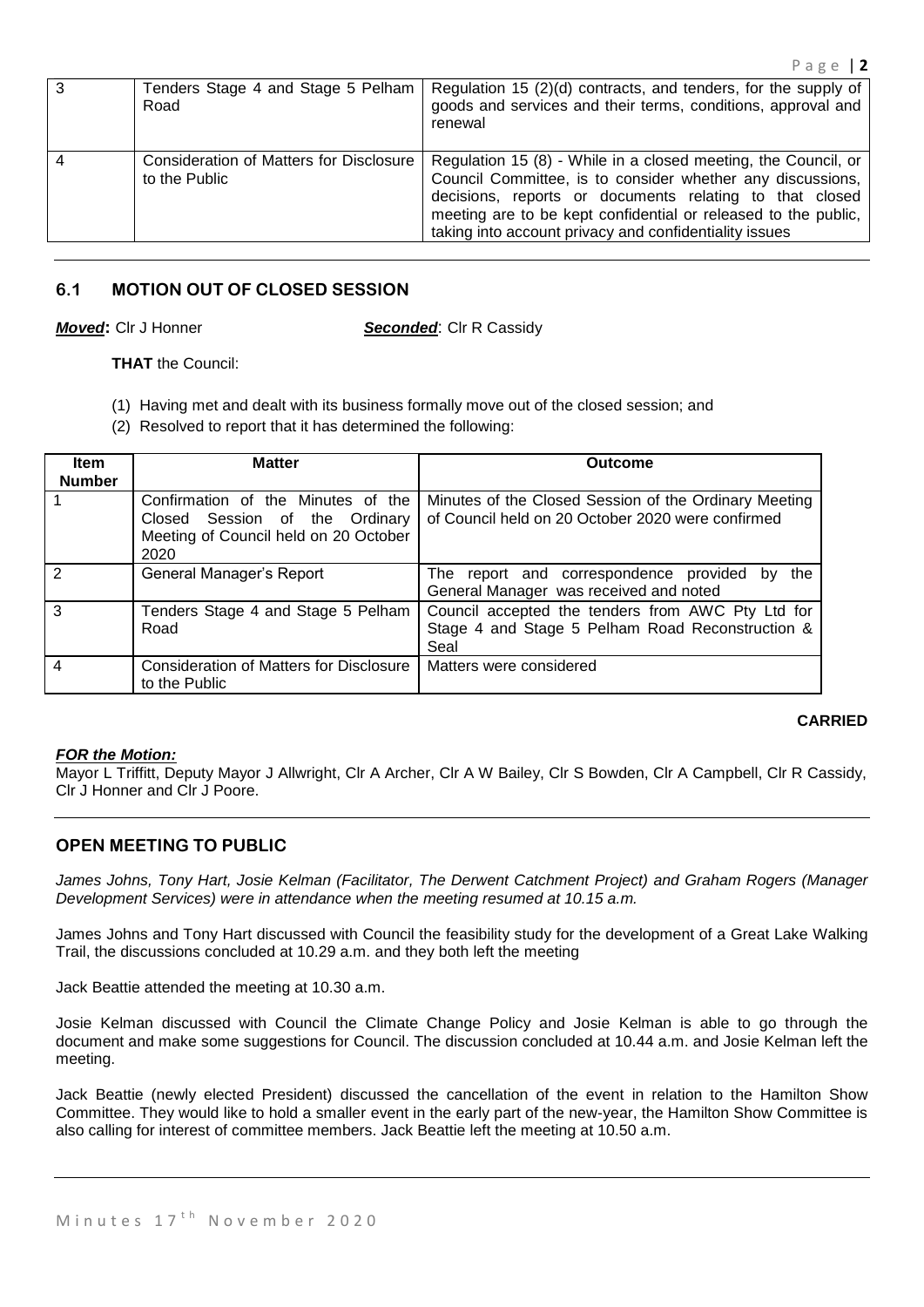# **7.0 DEPUTATIONS**

10.00 a.m. James Johns & Tony Hart<br>10.15 a.m. Josie and Eve - Derwent ( Josie and Eve – Derwent Catchment Project Update 10.30 a.m. Hamilton Show Committee

# **7.1 PUBLIC QUESTION TIME**

## **8.0 MAYORAL COMMITMENTS**

| 19 October 2020  | Business of Council / Rate Payer Call / Councillor Calls                                                  |
|------------------|-----------------------------------------------------------------------------------------------------------|
| 20 October 2020  | <b>Ordinary Council Meeting Bothwell</b>                                                                  |
| 20 October 2020  | Rate Payer calls x 2                                                                                      |
| 20 October 2020  | Meeting with Councillor                                                                                   |
| 21 October 2020  | <b>Business of Council</b>                                                                                |
| 21 October 2020  | <b>Meeting with Councillor</b>                                                                            |
| 23 October 2020  | <b>Business of Council</b>                                                                                |
| 23 October 2020  | Meeting with Tasmania Police and General Manager                                                          |
| 27 October 2020  | <b>Business of Council</b>                                                                                |
| 28 October 2020  | Business of Council / Meeting with 2 Rate Payers / Tele meeting with Ratepayers x 2                       |
| 28 October 2020  | Meeting with DES Manager / Meeting with Councillor                                                        |
| 29 October 2020  | Business of Council / Meeting with General Manager / Meeting with Rate Payer                              |
| 30 October 2020  | Tele meeting with Councillor / Meeting with Councillor / Tele meeting with Works Manager                  |
| 2 November 2020  | <b>Business of Council</b>                                                                                |
| 3 November 2020  | Business of Council / Meeting General Manager and Mr Dermody / Meeting with Rate Payer                    |
| 4 November 2020  | Business of Council / Rate Payer Meeting                                                                  |
| 5 November 2020  | Business of Council / Rate Payer Meeting x 2                                                              |
| 6 November 2020  | <b>Meeting with Councillor</b>                                                                            |
| 8 November 2020  | Tele Meeting with Rate Payer                                                                              |
| 10 November 2020 | Meeting with Council employees / Meeting with General Manager / Opening Tenders /                         |
|                  | Meeting with General Manager and Works Manager / Remembrance Day Poster distribution<br>with staff member |
| 11 November 2020 | Swimming Pool Meeting / Pre Tender Meeting / Meeting with Rate Payers x 2 / Meeting with<br>Councillor    |

# **8.1 COUNCILLOR COMMITMENTS**

#### *Deputy Mayor Allwright*

| 20 October 2020 | Council Meeting                        |
|-----------------|----------------------------------------|
| 28 October 2020 | Tas Water Owner Group Meeting via zoom |
| 4 November 2020 | Tas Water General Meeting              |

# *Clr T Bailey*

20 October 2020 Council Meeting 3 November 2020 Rate Payer Phone call<br>5 November 2020 Meeting with Works Ma 5 November 2020 Meeting with Works Manager<br>5 November 2020 Business of Council 5 November 2020<br>
6 November 2020<br> **Example 1920**<br> **Example 1920**<br> **Example 1920**<br> **Example 1920**<br> **Example 1920**<br> **Example 1920**<br> **Example 1920** 6 November 2020 Meeting with Mayor Meeting with Mayor

#### *Clr A Campbell*

| 21 September 2020 | <b>Audit Panel Meeting</b>                     |
|-------------------|------------------------------------------------|
| 20 October 2020   | <b>Council Meeting</b>                         |
| 27 October 2020   | Webinar, Cyber safety for business             |
| 28 October 2020   | Hatch working group meeting via teleconference |
| 30 October 2020   | Phone call Business of Council                 |
| 11November 2020   | Swimming Pool Committee Meeting                |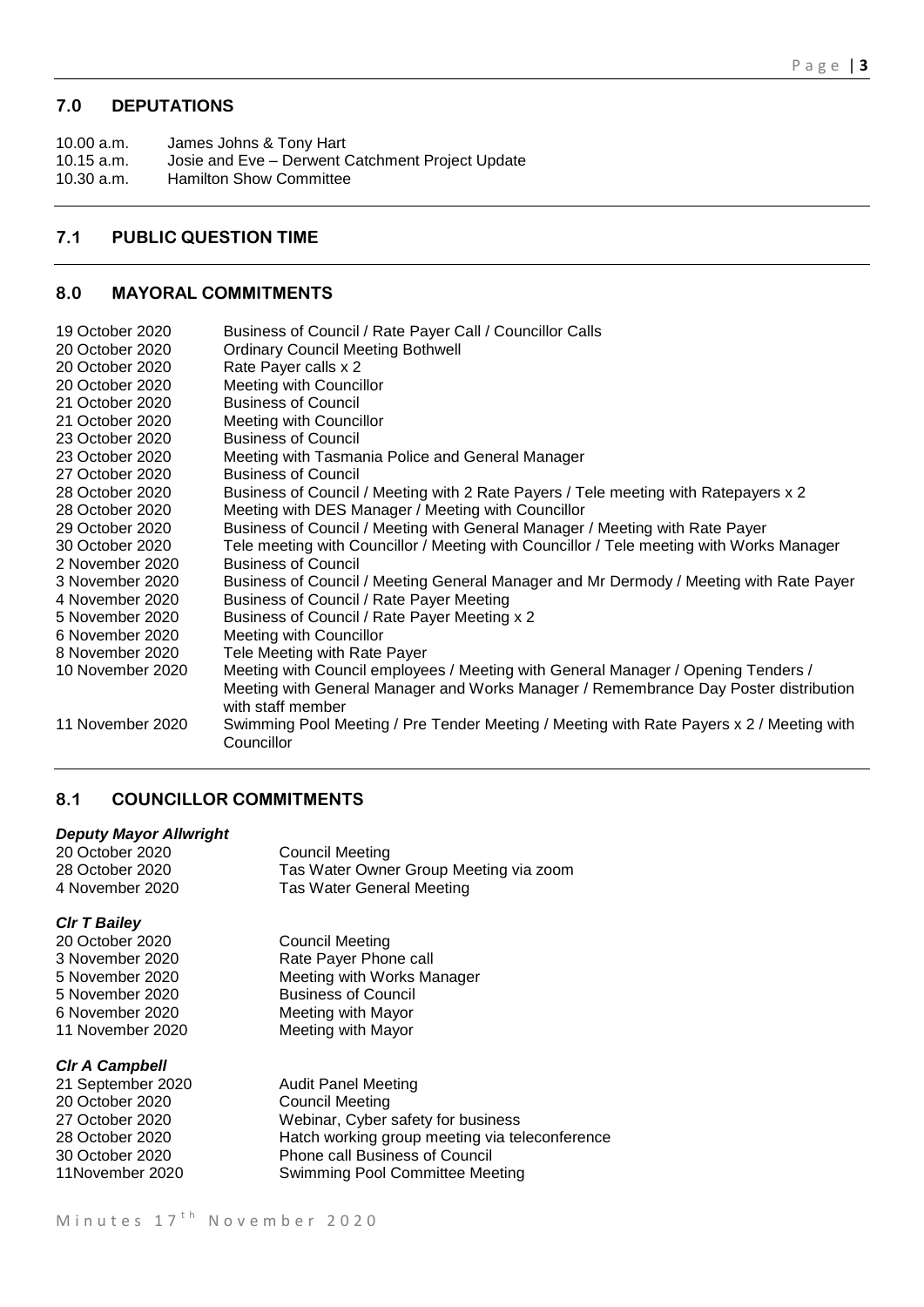#### *Clr R Cassidy*

20 October 2020 Council Meeting

8 November 2020 Business of Council email to General Manager, Deputy General Manager and Mayor<br>9 November 2020 Council matters, with fellow Councillor and General Manager Council matters, with fellow Councillor and General Manager

*Clr J Honner*

20 October 2020 Council Meeting<br>
21 October 2020 Afternoon tea wit Afternoon tea with Minister Shelton

#### **STATUS REPORT COUNCILLORS**

| Item No. | <b>Meeting Date</b> | Agenda Item | Task                                                           | <b>Councillor Responsible</b> | <b>Current Status</b>                                                                | <b>Completed Date</b> |
|----------|---------------------|-------------|----------------------------------------------------------------|-------------------------------|--------------------------------------------------------------------------------------|-----------------------|
|          |                     |             | Derwent Catchment Project - Strategic Plan for the             |                               | On going to provide Council with updates each Council                                |                       |
|          | 18-Feb-20           |             | 12.1 development of Agriculture and Tourism                    | Deputy Mayor Allwright        | meeting                                                                              |                       |
|          |                     |             |                                                                |                               | On going to provide Council with updates each Council                                |                       |
|          | 18-Feb-20           |             | 16.3 AFLT Statewide Facilities Plan                            | Deputy Mayor Allwright        | meeting                                                                              |                       |
|          |                     |             |                                                                |                               | Mayor Triffitt, CIr Campbell & On going to provide Council with updates each Council |                       |
|          | 18-Feb-20           |             | 16.5 Cattle Hill Wind Farm Community Fund Committee Cir Honner |                               | meeting                                                                              |                       |

# **8.2 GENERAL MANAGER'S COMMITMENTS**

| 20 October 2020  | <b>Council Meeting</b>                    |
|------------------|-------------------------------------------|
| 21 October 2020  | <b>LGAT Webinar Planning Reform</b>       |
| 21 October 2020  | State Growth Road Safety Webinar          |
| 23 October 2020  | Meeting J Parker                          |
| 27 October 2020  | <b>Cyber for Business Webinar</b>         |
| 28 October 2020  | <b>Enterprise Bargaining meeting</b>      |
| 2 November 2020  | <b>LGAT Code of Conduct Webinar</b>       |
| 3 November 2020  | Meeting B Dermody                         |
| 3 November 2020  | Meeting L Robinson Ellendale Hall         |
| 3 November 2020  | <b>Meeting HATCHM</b>                     |
| 4 November 2020  | <b>Meeting Visitors Centre Management</b> |
| 5 November 2020  | <b>Meeting R Sanderson Microwise</b>      |
| 10 November 2020 | Meeting with staff                        |
| 10 November 2020 | <b>Enterprise Bargaining Meeting</b>      |
| 11 November 2020 | Swimming Pool Committee meeting           |
| 11 November 2020 | <b>Meeting Planning Matter</b>            |
| 16 November 2020 | Meeting Mayor & Gretna Residents          |
|                  |                                           |

# **8.3 DEPUTY GENERAL MANAGER'S COMMITMENTS**

| 20 October 2020<br>26 October 2020<br>27 October 2020<br>28 October 2020<br>29 October 2020<br>2 November 2020<br>2 November 2020<br>3 November 2020<br>3 November 2020<br>4 November 2020 | <b>Ordinary Council Meeting</b><br>Meeting with HATCH<br><b>Cyber for Business training</b><br>Central Highlands Council ASU Bargaining EBA Meeting<br>Strengthen Telecommunications Against Natural Disasters (STAND) Site Contact Briefing<br>Recovery Coordinators Meeting to discuss COVID-Safe Evacuation Management Plan<br>Meeting about MicroWise software<br>Meeting with Lee Robinson re Ellendale Hall Committee<br>Meeting with HATCH<br><b>LGAT Communications Teams Meeting</b> |
|--------------------------------------------------------------------------------------------------------------------------------------------------------------------------------------------|-----------------------------------------------------------------------------------------------------------------------------------------------------------------------------------------------------------------------------------------------------------------------------------------------------------------------------------------------------------------------------------------------------------------------------------------------------------------------------------------------|
|                                                                                                                                                                                            |                                                                                                                                                                                                                                                                                                                                                                                                                                                                                               |
|                                                                                                                                                                                            |                                                                                                                                                                                                                                                                                                                                                                                                                                                                                               |
|                                                                                                                                                                                            |                                                                                                                                                                                                                                                                                                                                                                                                                                                                                               |
|                                                                                                                                                                                            |                                                                                                                                                                                                                                                                                                                                                                                                                                                                                               |
|                                                                                                                                                                                            |                                                                                                                                                                                                                                                                                                                                                                                                                                                                                               |
|                                                                                                                                                                                            |                                                                                                                                                                                                                                                                                                                                                                                                                                                                                               |
| 5 November 2020                                                                                                                                                                            | Meeting about MicroWise software                                                                                                                                                                                                                                                                                                                                                                                                                                                              |
| 9 November 2020                                                                                                                                                                            | <b>Update RPM User Group</b>                                                                                                                                                                                                                                                                                                                                                                                                                                                                  |
| 10 November 2020                                                                                                                                                                           | Staff Meeting and Training                                                                                                                                                                                                                                                                                                                                                                                                                                                                    |
| 11 November 2020                                                                                                                                                                           | Central Highlands Council ASU Bargaining EBA Meeting                                                                                                                                                                                                                                                                                                                                                                                                                                          |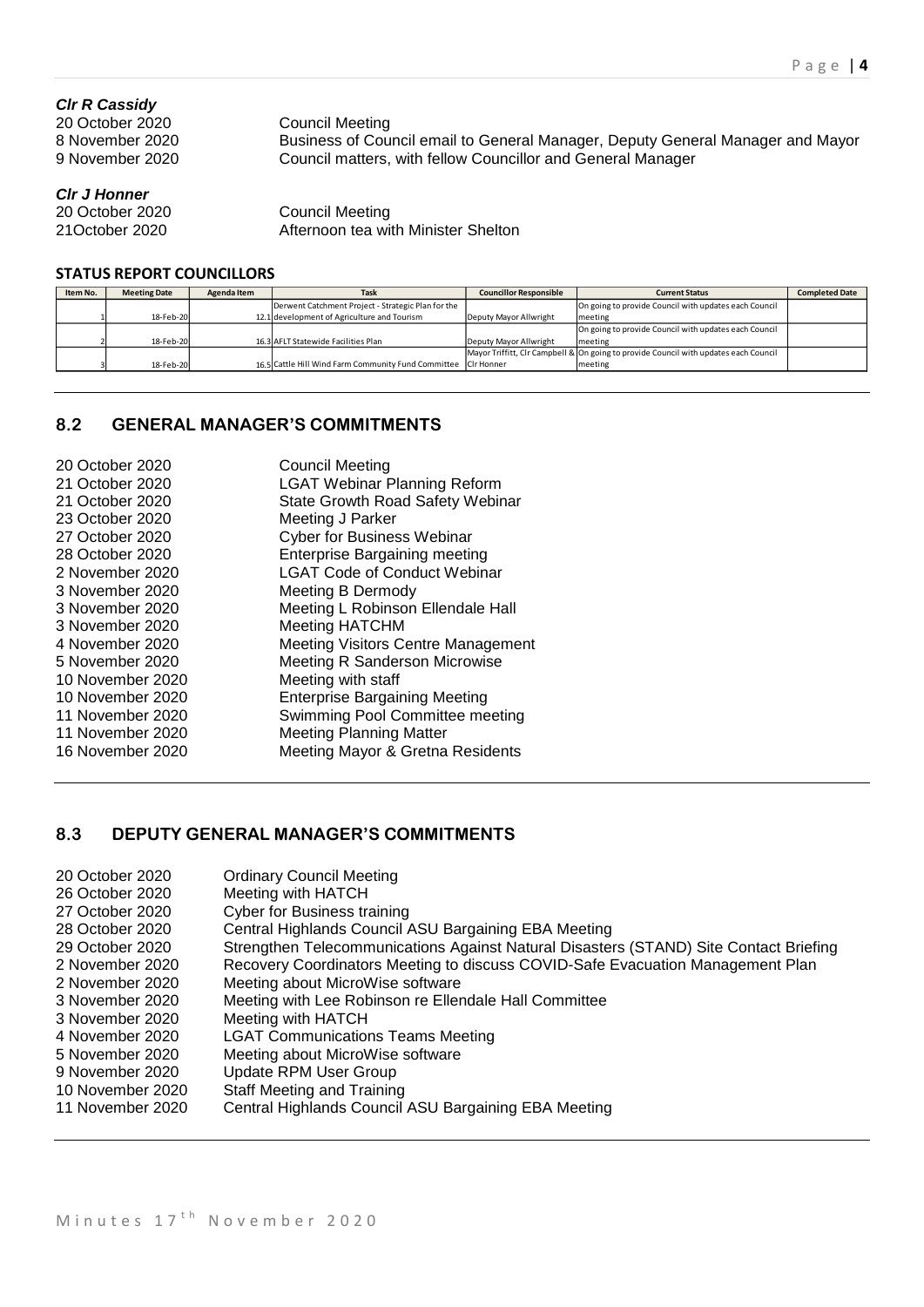# **9.0 NOTIFICATION OF COUNCIL WORKSHOPS HELD**

Nil

# **9.1 FUTURE WORKSHOPS**

Thursday 26 November 2020 - Bothwell Town Hall 10.30 a.m. – 12.00 noon - meeting with Trout Guides and Lodges Tasmania

# **10.0 MAYORAL ANNOUNCEMENTS**

#### **11.0 MINUTES**

#### **11.1 RECEIVAL DRAFT MINUTES ORDINARY MEETING**

*Moved:* Clr A Campbell *Seconded:* Clr J Honner

THAT the Draft Minutes of the Open Council Meeting of Council held on Tuesday 20<sup>th</sup> October 2020 be received.

#### *FOR the Motion:*

Mayor L Triffitt, Deputy Mayor J Allwright, Clr A Archer, Clr A W Bailey, Clr S Bowden, Clr A Campbell, Clr R Cassidy, Clr J Honner and Clr J Poore.

# **11.2 CONFIRMATION OF MINUTES ORDINARY MEETING**

#### *Moved:* Clr A W Bailey **Seconded:** Clr J Poore

THAT the Minutes of the Open Council Meeting of Council held on Tuesday 20<sup>th</sup> October 2020 be confirmed.

#### *FOR the Motion:*

#### **CARRIED**

**CARRIED**

Mayor L Triffitt, Deputy Mayor J Allwright, Clr A Archer, Clr A W Bailey, Clr S Bowden, Clr A Campbell, Clr R Cassidy, Clr J Honner and Clr J Poore.

# **11.3 RECEIVAL DRAFT MINUTES OF BOTHWELL SWIMMING POOL COMMITTEE**

*Moved:* Clr A Campbell *Seconded:* Clr J Poore

THAT the Draft Minutes of the Bothwell Swimming Pool Committee held on Wednesday 11<sup>th</sup> November 2020 be received.

#### *FOR the Motion:*

Mayor L Triffitt, Deputy Mayor J Allwright, Clr A Archer, Clr A W Bailey, Clr S Bowden, Clr A Campbell, Clr R Cassidy, Clr J Honner and Clr J Poore.

## **12.0 BUSINESS ARISING**

- 15.1 Correspondence sent by Development & Environmental Services Manager
- 15.2 Correspondence sent by Development & Environmental Services Manager
- 15.3 Correspondence sent by Development & Environmental Services Manager
- 15.4 Development & Environmental Services Manager to organise public submission
- 15.6 Deferred item to November Council Meeting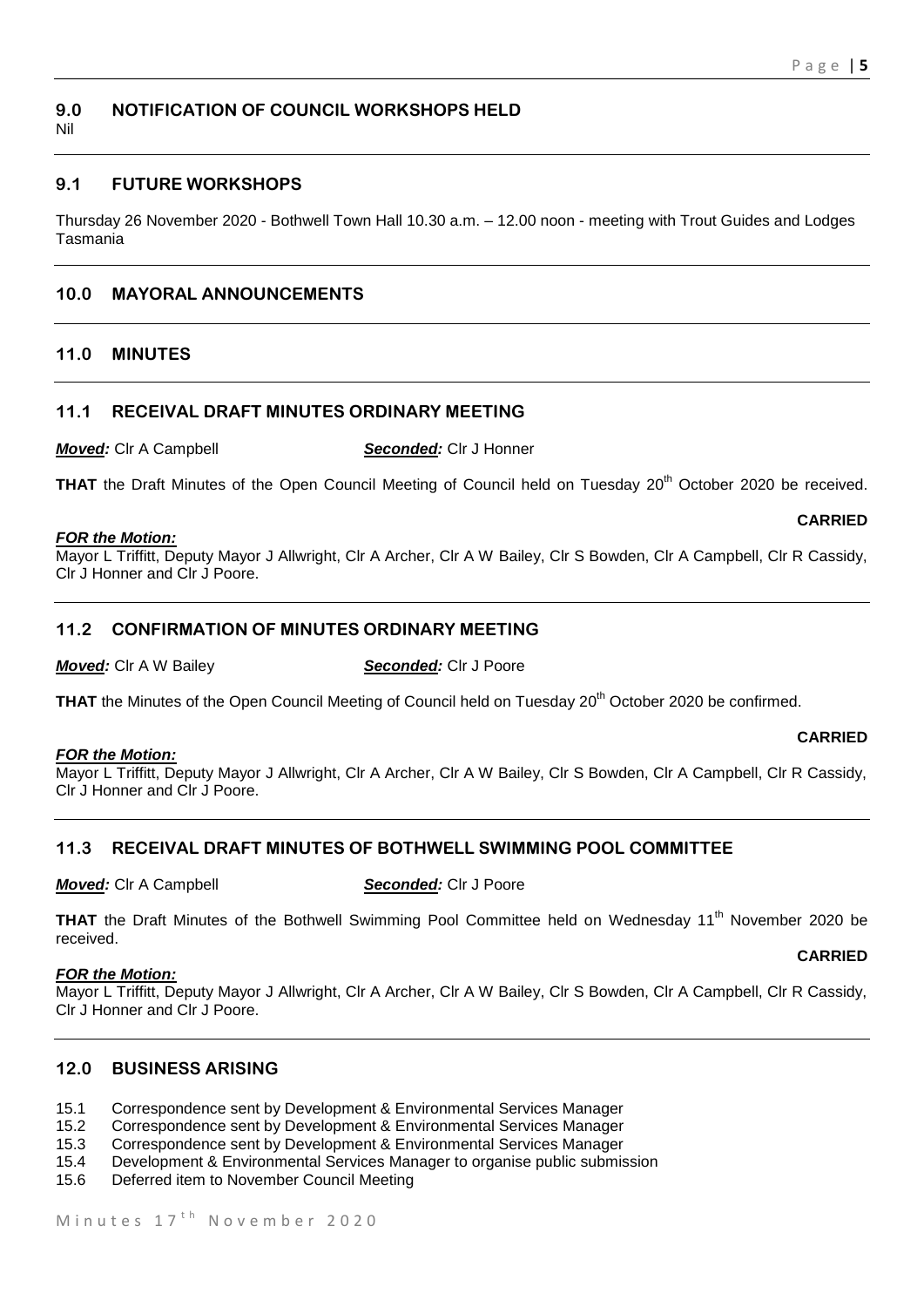- 15.7 Correspondence sent by Development & Environmental Services Manager
- 17.1 Deputy General Manager updated Business Continuity Plan
- 17.2 Correspondence sent by Deputy General Manager
- 17.3 Correspondence sent by Deputy General Manager
- 17.5 Correspondence sent by Deputy General Manager
- 17.6 Council policy on council website
- 17.8 Correspondence sent by Deputy General Manager
- 17.9 Correspondence sent by General Manager
- 18.1 Correspondence sent by Deputy General Manager

# **13.0 DERWENT CATCHMENT PROJECT REPORT**

*Moved:* Deputy Mayor J Allwright *Seconded:* Clr J Honner

**THAT** the Derwent Catchment Project report be received.

# *FOR the Motion:*

Mayor L Triffitt, Deputy Mayor J Allwright, Clr A Archer, Clr A W Bailey, Clr S Bowden, Clr A Campbell, Clr R Cassidy, Clr J Honner and Clr J Poore.

# **14.0 FINANCE REPORT**

**Moved:** Clr R Cassidy **Seconded:** Clr J Honner

**THAT** the Finance Reports be received.

#### *FOR the Motion:*

Mayor L Triffitt, Deputy Mayor J Allwright, Clr A Archer, Clr A W Bailey, Clr S Bowden, Clr A Campbell, Clr R Cassidy, Clr J Honner and Clr J Poore.

# **15.0 DEVELOPMENT & ENVIRONMENTAL SERVICES**

In accordance with Regulation 25(1) of the Local Government (Meeting Procedures) Regulations 2015, the Mayor advises that the Council intends to act as a Planning Authority under the Land Use Planning and Approvals Act 1993, to deal with the following items:

**Moved:** Clr A W Bailey **Seconded:** Deputy Mayor J Allwright

**THAT** the Development & Environmental Services Report be received.

#### *FOR the Motion:*

Mayor L Triffitt, Deputy Mayor J Allwright, Clr A Archer, Clr A W Bailey, Clr S Bowden, Clr A Campbell, Clr R Cassidy, Clr J Honner and Clr J Poore.

#### **15.1 MOU BETWEEN CENTRAL HIGHLANDS COUNCIL AND THE SALVATION ARMY EMERGENCY CATERING**

**Moved:** Clr J Poore **Seconded:** Clr S Bowden

**THAT** the General Manager be authorised to sign the MoU between Central Highlands Council and the Salvation Army Version 1.2, 21 September 2020. **CARRIED**

#### *FOR the Motion:*

Mayor L Triffitt, Deputy Mayor J Allwright, Clr A Archer, Clr A W Bailey, Clr S Bowden, Clr A Campbell, Clr R Cassidy, Clr J Honner and Clr J Poore.

#### **CARRIED**

#### **CARRIED**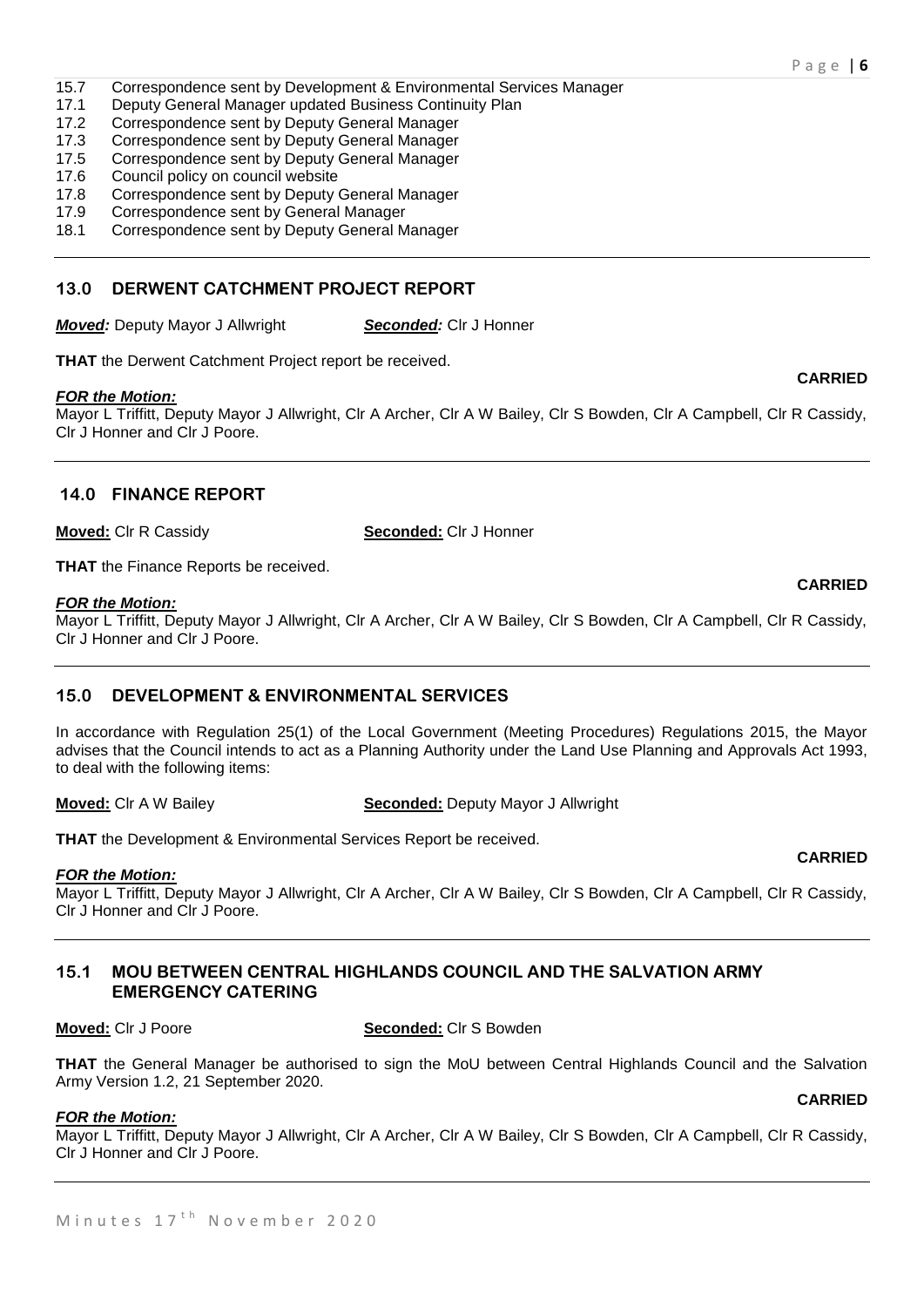**CARRIED**

# **15.2 COVID 19 INCIDENT RESPONSE UPDATES**

**Moved:** Clr J Honner **Seconded:** Clr R Cassidy

**THAT** Council accept the Incident Response into the Covid Safety Plan.

#### *FOR the Motion:*

Mayor L Triffitt, Deputy Mayor J Allwright, Clr A Archer, Clr A W Bailey, Clr S Bowden, Clr A Campbell, Clr R Cassidy, Clr J Honner and Clr J Poore.

# **15.3 STRENGTHEN TELECOMMUNICATIONS AGAINST NATURAL DISASTERS (STAND) SITE CONTACT BRIEFING**

Noted

#### **15.4 DES BRIEFING REPORT**

#### **PLANNING PERMITS ISSUED UNDER DELEGATION**

The following planning permits have been issued under delegation during the past month.

#### **NO PERMIT REQUIRED**

| DA NO.       | <b>APPLICANT</b>      | <b>LOCATION</b>                     | <b>PROPOSAL</b>          |
|--------------|-----------------------|-------------------------------------|--------------------------|
| 2020 / 00072 | L M & S F Saville     | 19 Drysdale Road, Miena             | <b>Dwelling</b>          |
| 2020 / 00073 | S B Loring            | 7 Bannister Road, Tods Corner       | <b>Dwelling</b>          |
| 2020 / 00078 | <b>Pettit Designs</b> | 73 Wilburville Road,<br>Wilburville | <b>Dwelling Addition</b> |

#### **PERMITTED**

| DA NO.       | <b>APPLICANT</b> | <b>LOCATION</b>       | <b>PROPOSAL</b>            |
|--------------|------------------|-----------------------|----------------------------|
| 2020 / 00075 | C Ellis          | 268 Marked Tree Road, | Alterations & Additions to |
|              |                  | Gretna                | <b>Existing Dwelling</b>   |

# **DISCRETIONARY**

| DA NO.                | <b>APPLICANT</b> | <b>LOCATION</b>            | <b>PROPOSAL</b> |
|-----------------------|------------------|----------------------------|-----------------|
| 2020 / 00059          | J F Downie       | 205 Clarendon Road, Gretna | Farm Shed       |
| 1.1111111 A1 A1177 A1 |                  |                            |                 |

### **ANIMAL CONTROL**

#### **IMPOUNDED DOGS**

No dogs have been impounded over the past month.

#### **STATISTICS AS OF 9 SEPTEMBER 2020**

#### **Registrations**

Number of Dogs Registered – 950 Number of Dogs Pending Re-Registration – 9

#### **Kennel Licences**

Number of Licenses Issued –29 Number of Licences Pending – 0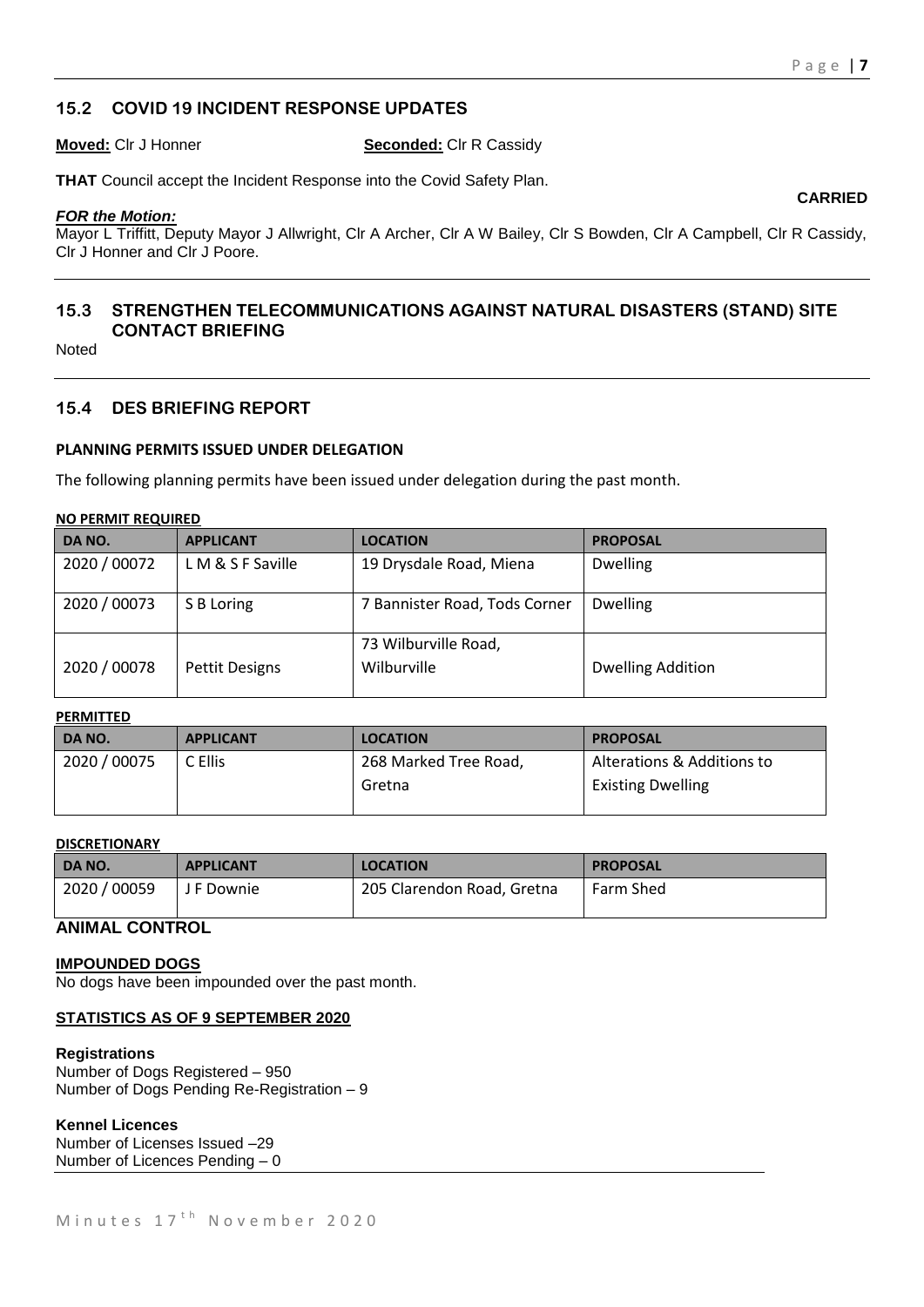*Jason Branch (Manager Works and Services) attended the meeting at 11.03 a.m.*

**Moved:** Clr J Honner **Seconded:** Clr A W Bailey

**THAT** Council consider the matters on the Supplementary Agenda.

#### *FOR the Motion:*

Mayor L Triffitt, Deputy Mayor J Allwright, Clr A Archer, Clr A W Bailey, Clr S Bowden, Clr A Campbell, Clr R Cassidy, Clr J Honner and Clr J Poore.

# **18.1 FIRE HAZARD – FRANKLIN PLACE HAMILTON**

**Moved:** Clr R Cassidy **Seconded:** Clr A W Bailey

**THAT** Council mow the subject property, and facilitate grazing.

#### *FOR the Motion:*

Mayor L Triffitt, Deputy Mayor J Allwright, Clr A Archer, Clr A W Bailey, Clr S Bowden, Clr A Campbell, Clr R Cassidy, Clr J Honner and Clr J Poore.

*Graham Rogers (Manager Development Services) left the meeting at 11.10 a.m.*

**Moved:** Clr J Honner **Seconded:** Clr R Cassidy

**THAT** Council move back to item 16.0.

#### *FOR the Motion:*

Mayor L Triffitt, Deputy Mayor J Allwright, Clr A Archer, Clr A W Bailey, Clr S Bowden, Clr A Campbell, Clr R Cassidy, Clr J Honner and Clr J Poore.

#### **16.0 WORKS & SERVICES**

**Moved:** Clr R Cassidy **Seconded:** Clr A W Bailey

**THAT** the Works & Services Report be received.

#### *FOR the Motion:*

Mayor L Triffitt, Deputy Mayor J Allwright, Clr A Archer, Clr A W Bailey, Clr S Bowden, Clr A Campbell, Clr R Cassidy, Clr J Honner and Clr J Poore.

# **16.1 BLACK SNAKE LANE BRIDGE**

**Moved:** Clr A W Bailey **Seconded:** Clr R Cassidy

**THAT** Council approve the General Manager to sign and seal the grant Deed

#### *FOR the Motion:*

Mayor L Triffitt, Deputy Mayor J Allwright, Clr A Archer, Clr A W Bailey, Clr S Bowden, Clr A Campbell, Clr R Cassidy, Clr J Honner and Clr J Poore.

#### **16.2 GRETNA PLAY EQUIPMENT**

Noted

# **CARRIED**

**CARRIED**

# **CARRIED**

**CARRIED**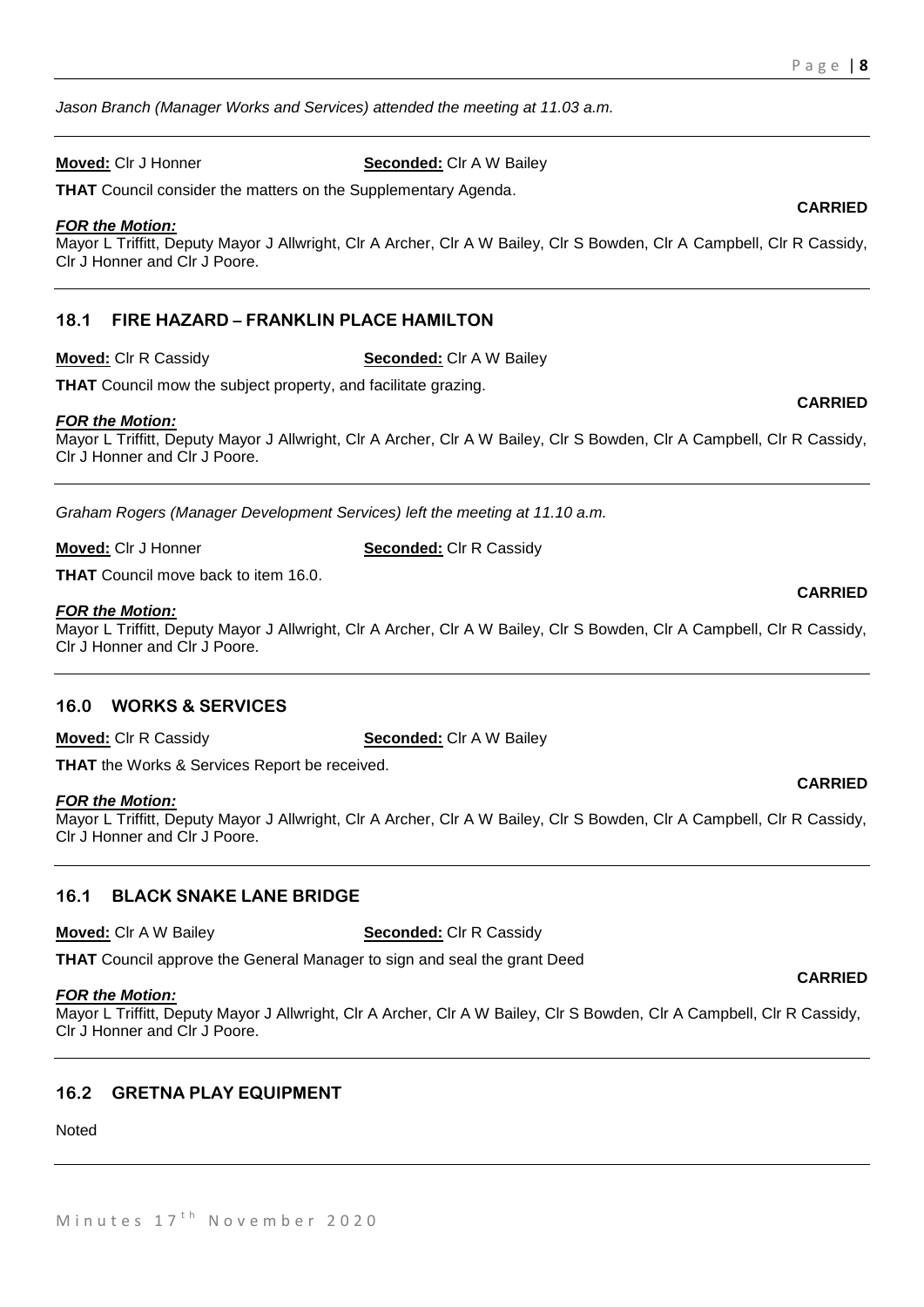# **16.3 HAMILTON TENNNIS COURT**

Noted

# **16.4 LETTER – WESTERWAY COMMUNITY HALL ASSOCIATION**

**Moved:** Clr R Cassidy **Seconded:** Deputy Mayor J Allwright

**THAT** the Works Manager be approved to erect the signage for the engine breaks and that a support letter is sent to Derwent Valley Council for the changes of the speed limit. **CARRIED**

#### *FOR the Motion:*

Mayor L Triffitt, Deputy Mayor J Allwright, Clr A Archer, Clr A W Bailey, Clr S Bowden, Clr A Campbell, Clr R Cassidy, Clr J Honner and Clr J Poore.

#### **Moved:** Clr R Cassidy **Seconded:** Clr A W Bailey

**THAT** Council write a letter to State Growth to investigate control measures with the rocks falling from the Lyell Highway. **CARRIED**

#### *FOR the Motion:*

Mayor L Triffitt, Deputy Mayor J Allwright, Clr A Archer, Clr A W Bailey, Clr S Bowden, Clr A Campbell, Clr R Cassidy, Clr J Honner and Clr J Poore.

*Jason Branch (Manager Works and Services) left the meeting at 11.33 a.m.*

# **17.0 ADMINISTRATION**

### **17.1 REQUEST FROM COUNTRY WOMEN'S ASSOCIATION OF BOTHWELL FOR COMMUNITY GRANT**

**Moved:** Clr A Campbell **Seconded:** Clr A Archer

**THAT** Council approve the community grant application for the Country Women's Association of Bothwell and provide a donation of \$250.

#### *FOR the Motion:*

Mayor L Triffitt, Deputy Mayor J Allwright, Clr A Archer, Clr A W Bailey, Clr S Bowden, Clr A Campbell, Clr R Cassidy, Clr J Honner and Clr J Poore.

#### **17.2 POLICY NO. 2013-17 – USE OF COUNCIL SPORTING FACILITIES POLICY**

**Moved:** Clr J Honner **Seconded:** Clr J Poore

**THAT** Council approve Policy No. 2013-17 - Use of Council Sporting Facilities Policy.

#### **CARRIED**

**CARRIED**

*FOR the Motion:*

Mayor L Triffitt, Deputy Mayor J Allwright, Clr A Archer, Clr A W Bailey, Clr S Bowden, Clr A Campbell, Clr R Cassidy, Clr J Honner and Clr J Poore.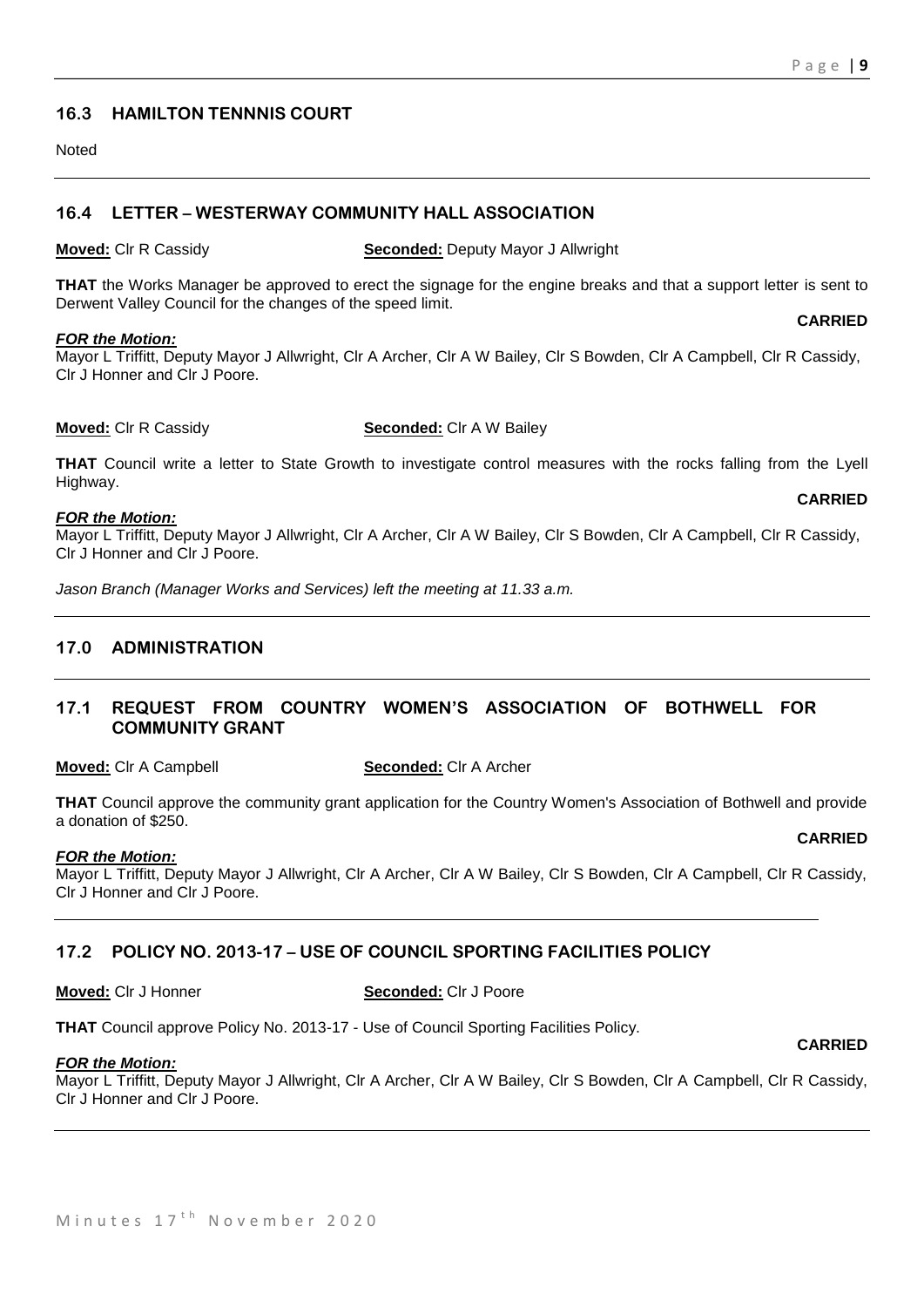**CARRIED**

# **17.3 ELLENDALE HALL COMMITTEE – COMMUNITY GRANT APPLICATION**

**Moved:** Clr A W Bailey **Seconded:** Deputy Mayor J Allwright

**THAT** Council approve the community grant application for the Ellendale Hall Committee and provide a donation of \$1551.00 to fix the commercial refrigerator.

#### *FOR the Motion:*

Mayor L Triffitt, Deputy Mayor J Allwright, Clr A Archer, Clr A W Bailey, Clr S Bowden, Clr A Campbell, Clr R Cassidy, Clr J Honner and Clr J Poore.

#### **17.4 SCHOOL PRESENTATION AWARDS** Noted

# **17.5 T21 VISITOR ECONOMY ACTION PLAN 2020-2022 - REVIEW OF THE VISITOR ECONOMY NETWORK ROLES AND RESPONSIBILITIES**

#### **Moved:** Clr J Honner **Seconded:** Clr J Poore

**THAT** Councillors provide their comment on the review of the Visitor Economy Network and the roles and responsibilities to the General Manager by 5.00pm on Thursday the 19 November 2020 so that a Council submission can be completed by Friday the 20 November 2020.

#### *FOR the Motion:*

Mayor L Triffitt, Deputy Mayor J Allwright, Clr A Archer, Clr A W Bailey, Clr S Bowden, Clr A Campbell, Clr R Cassidy, Clr J Honner and Clr J Poore.

# **17.6 REMISSIONS UNDER DELEGATION**

**Moved:** Clr J Honner **Seconded:** Deputy Mayor J Allwright

**THAT** the remissions under delegation be noted.

| 01-0805—2638  | 24.11 | Penalty email noticed not rec'd    |
|---------------|-------|------------------------------------|
| 03-0224-01148 | 16.79 | Penalty paid to incorrect property |
| 01-0823-04010 | 39.23 | <b>Penalty Supplementary 200</b>   |
| 01-0812-02020 | 12.69 | <b>Penalty Supplementary 200</b>   |

#### *FOR the Motion:*

Mayor L Triffitt, Deputy Mayor J Allwright, Clr A Archer, Clr A W Bailey, Clr S Bowden, Clr A Campbell, Clr R Cassidy, Clr J Honner and Clr J Poore.

# **17.7 ANNUAL GENERAL MEETINGS AND ANNUAL REPORTS**

**Moved:** Clr R Cassidy **Seconded:** Clr A Campbell

**THAT** Council change the date and time of the Annual General meeting from Tuesday 8 December 2020 to Tuesday, 16 February 2021 with the meeting to be held at Bothwell commencing at 8.45 am.

**CARRIED**

#### *FOR the Motion:*

Mayor L Triffitt, Deputy Mayor J Allwright, Clr A Archer, Clr A W Bailey, Clr S Bowden, Clr A Campbell, Clr R Cassidy, Clr J Honner and Clr J Poore.

**CARRIED**